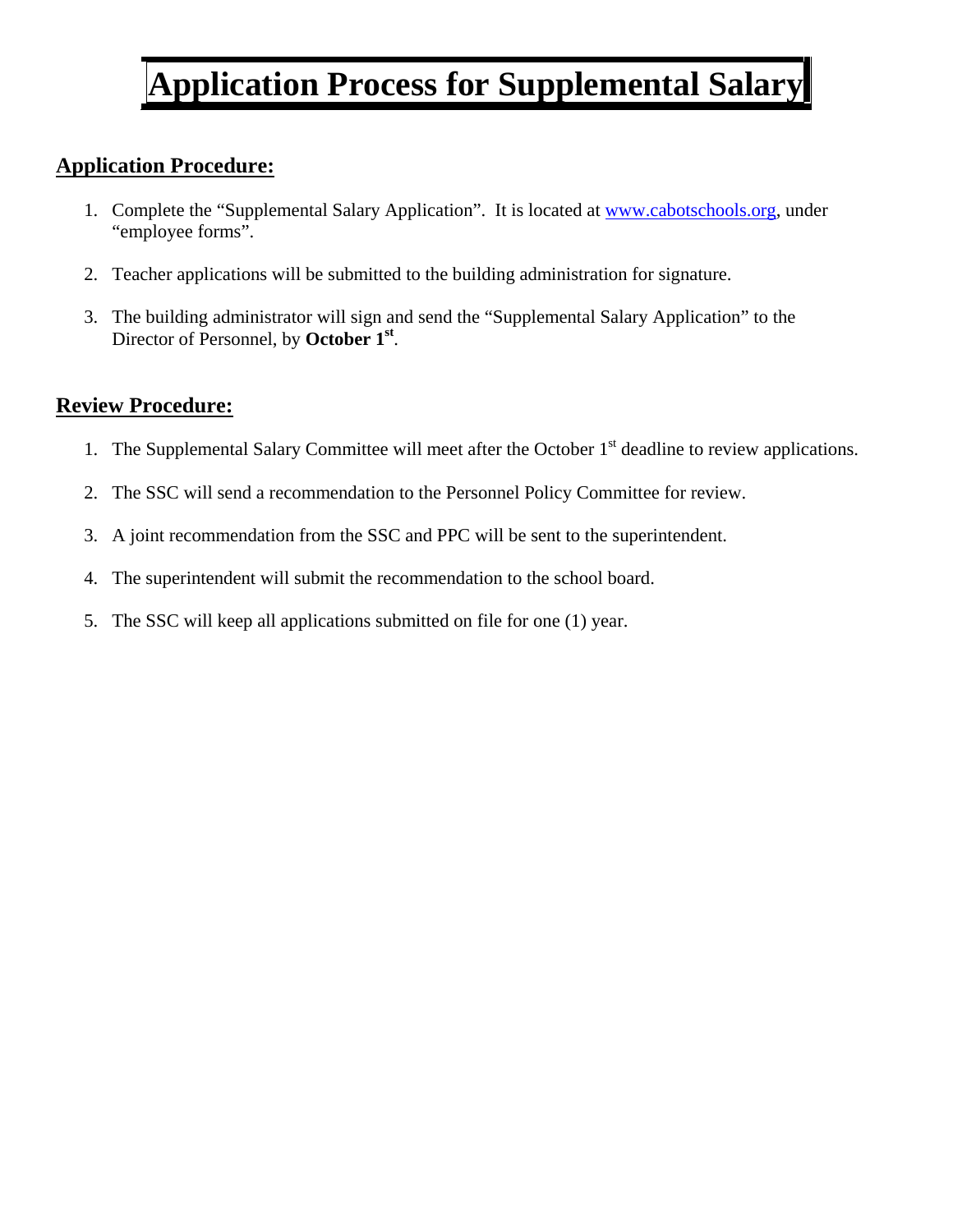# **Supplemental Salary Application**

|                                            |                                                             |                                                                    | District Wide      |
|--------------------------------------------|-------------------------------------------------------------|--------------------------------------------------------------------|--------------------|
|                                            |                                                             |                                                                    |                    |
|                                            |                                                             |                                                                    |                    |
|                                            |                                                             |                                                                    |                    |
|                                            |                                                             |                                                                    | Number of students |
|                                            | Adults                                                      |                                                                    | Number of adults   |
|                                            |                                                             | <b>Duties Based On:</b> Personal choice for an additional activity |                    |
|                                            | ___________ Administrative request for an additional duty   |                                                                    |                    |
| <b>Brief job description</b> (3 sentences) |                                                             |                                                                    |                    |
|                                            |                                                             |                                                                    |                    |
| <b>Building Administrator:</b>             | ______ approved _______ approved with changes as noted      |                                                                    | denied             |
|                                            |                                                             |                                                                    |                    |
| <b>Supplemental Salary Committee:</b>      |                                                             |                                                                    |                    |
|                                            | ______ survey completed ______ job description              |                                                                    | index assigned     |
|                                            |                                                             |                                                                    |                    |
| <b>Personnel Policy Committee:</b>         | ______ approved ________ returned to Supplemental Committee |                                                                    | denied             |
|                                            |                                                             |                                                                    |                    |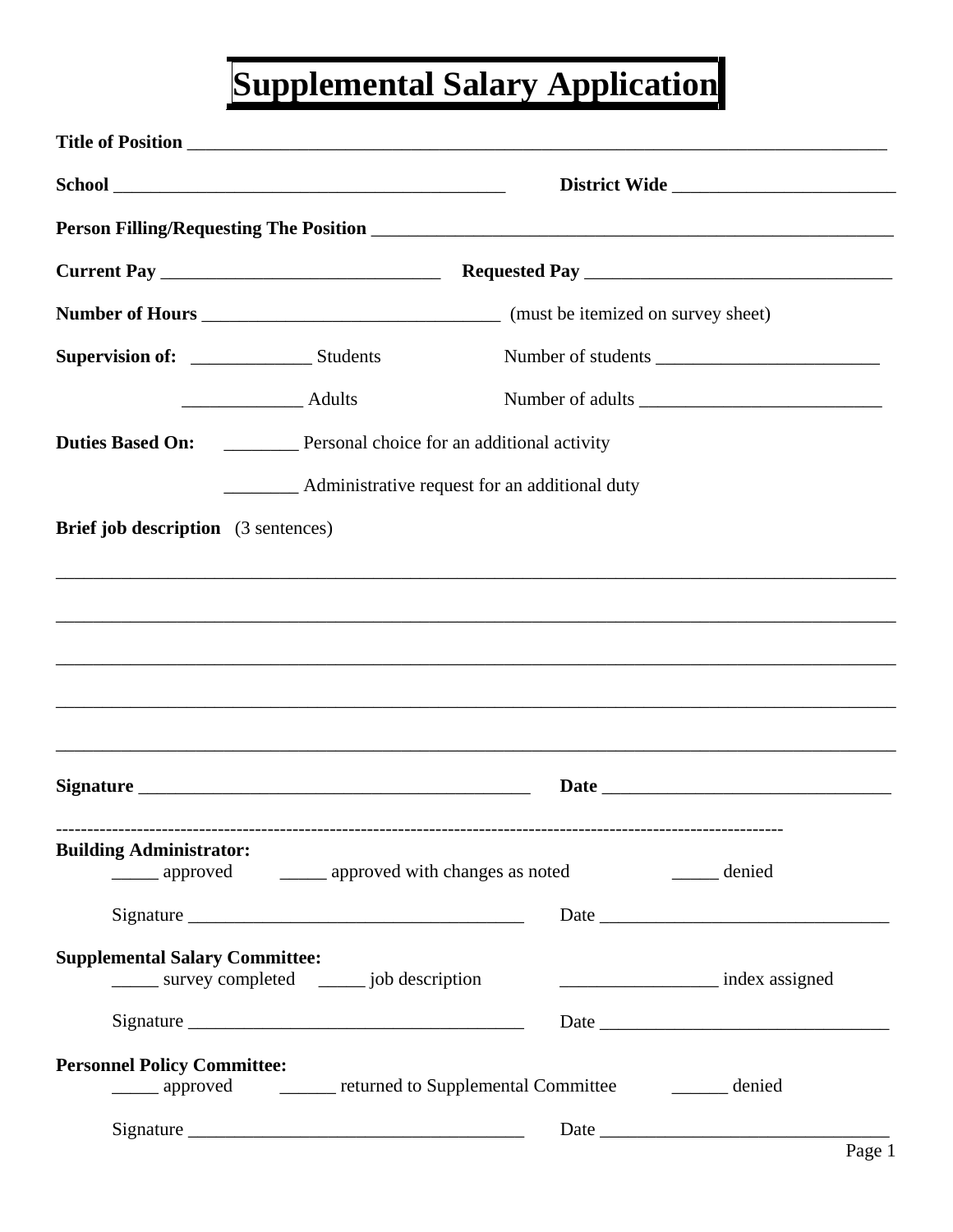Please answer the following questions, make a copy for yourself, and give the original to your building administrator.

|    | 1. Is this organization associated with any regional, state, or national organization?<br>N <sub>o</sub>                                                                                                                                  |
|----|-------------------------------------------------------------------------------------------------------------------------------------------------------------------------------------------------------------------------------------------|
|    | 2. What is the purpose of this organization/activity? ___________________________                                                                                                                                                         |
|    | 3. Is this organization/activity:<br>a duty assigned by an administrator?<br>a duty developed by you or other teachers?<br>a duty that is part of your job description?<br>a duty for which you applied?<br>any duty not mentioned above? |
|    | 4. Identify the supervisor(s) to whom you are required to report your activities: __________________                                                                                                                                      |
| 5. |                                                                                                                                                                                                                                           |
| 6. | Current amount of compensation received for your work with this organization/activity:                                                                                                                                                    |
|    |                                                                                                                                                                                                                                           |
|    | 8. Does this organization have a constitution of written operating procedure?<br>Yes (attach a copy of existing documents)<br>N <sub>0</sub>                                                                                              |
|    | 9. In 100 or less list / describe your responsibilities. You are limited to the space provided.                                                                                                                                           |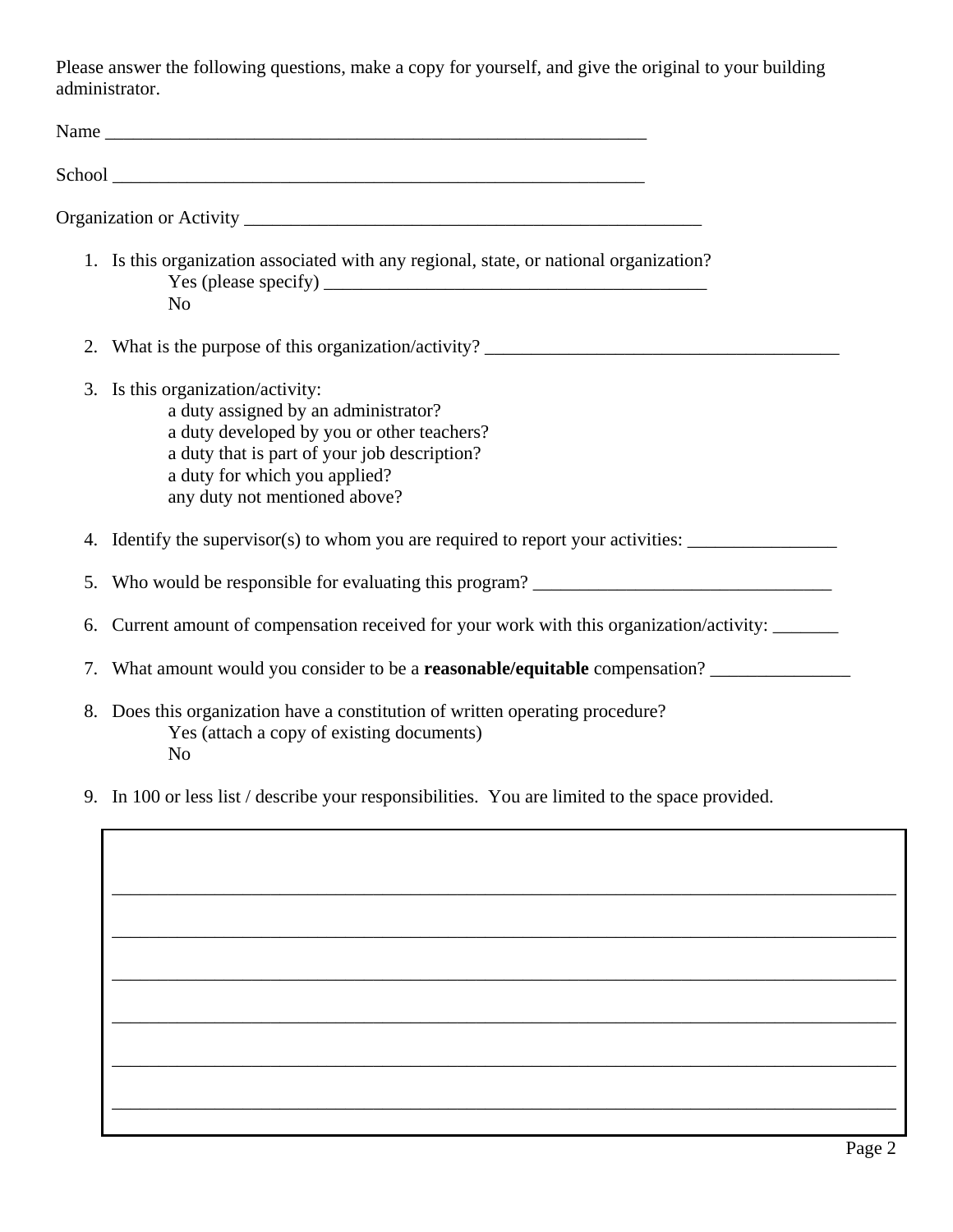| Name   |  |
|--------|--|
| School |  |

10. List the events/activities of this organization/activity.

\_\_\_\_\_\_\_\_\_\_\_\_\_\_\_\_\_\_\_\_\_\_\_\_\_\_\_\_\_\_\_\_\_\_\_\_\_\_\_\_\_\_\_\_\_\_\_\_\_\_\_\_\_\_\_\_\_\_\_\_\_\_\_\_\_\_\_\_\_\_\_\_\_\_\_\_\_\_

\_\_\_\_\_\_\_\_\_\_\_\_\_\_\_\_\_\_\_\_\_\_\_\_\_\_\_\_\_\_\_\_\_\_\_\_\_\_\_\_\_\_\_\_\_\_\_\_\_\_\_\_\_\_\_\_\_\_\_\_\_\_\_\_\_\_\_\_\_\_\_\_\_\_\_\_\_ \_\_\_\_\_\_\_\_\_\_\_\_\_\_\_\_\_\_\_\_\_\_\_\_\_\_\_\_\_\_\_\_\_\_\_\_\_\_\_\_\_\_\_\_\_\_\_\_\_\_\_\_\_\_\_\_\_\_\_\_\_\_\_\_\_\_\_\_\_\_\_\_\_\_\_\_\_

- 11. Would you consider this organization/activity to be: academic non-academic (extra-curricular) part of an elective course available to students  $other (specify)$
- 12. On average, how many students are <u>actively</u> involved in the organization/activity? \_\_\_\_\_\_\_\_\_\_\_\_\_\_\_\_\_\_\_\_\_\_\_\_\_
- 13. What kind of financial obligations are associated with this organization/activity? local, regional, state, national dues conference/competition registration fees (please specify) \_\_\_\_\_\_\_\_\_\_\_\_\_\_\_\_\_\_\_\_\_\_\_\_\_\_\_\_\_\_\_\_

other (please specify) \_\_\_\_\_\_\_\_\_\_\_\_\_\_\_\_\_\_\_\_\_\_\_\_\_\_\_\_\_\_\_\_\_\_\_\_\_\_\_\_\_\_\_\_\_\_\_\_\_\_\_\_\_\_\_\_\_\_\_\_

does not apply

14. What is the source of funding for your organization/activity?

student dues school budget money making activities (please specify) \_\_\_\_\_\_\_\_\_\_\_\_\_\_\_\_\_\_\_\_\_\_\_\_\_\_\_\_\_\_\_\_\_\_\_\_\_\_\_\_\_\_\_\_

15. In your opinion, should work with this organization/activity be rewarded with a stipend?

a stipend? period during the workday? Other (specify) \_\_\_\_\_\_\_\_\_\_\_\_\_\_\_\_\_\_\_\_\_\_\_\_\_\_\_\_\_\_\_\_\_\_\_\_\_\_\_\_\_\_\_\_\_\_\_\_\_\_\_\_\_\_\_\_\_\_\_\_\_\_\_\_

16. Does your daily schedule include a period devoted to this organization/activity?

Yes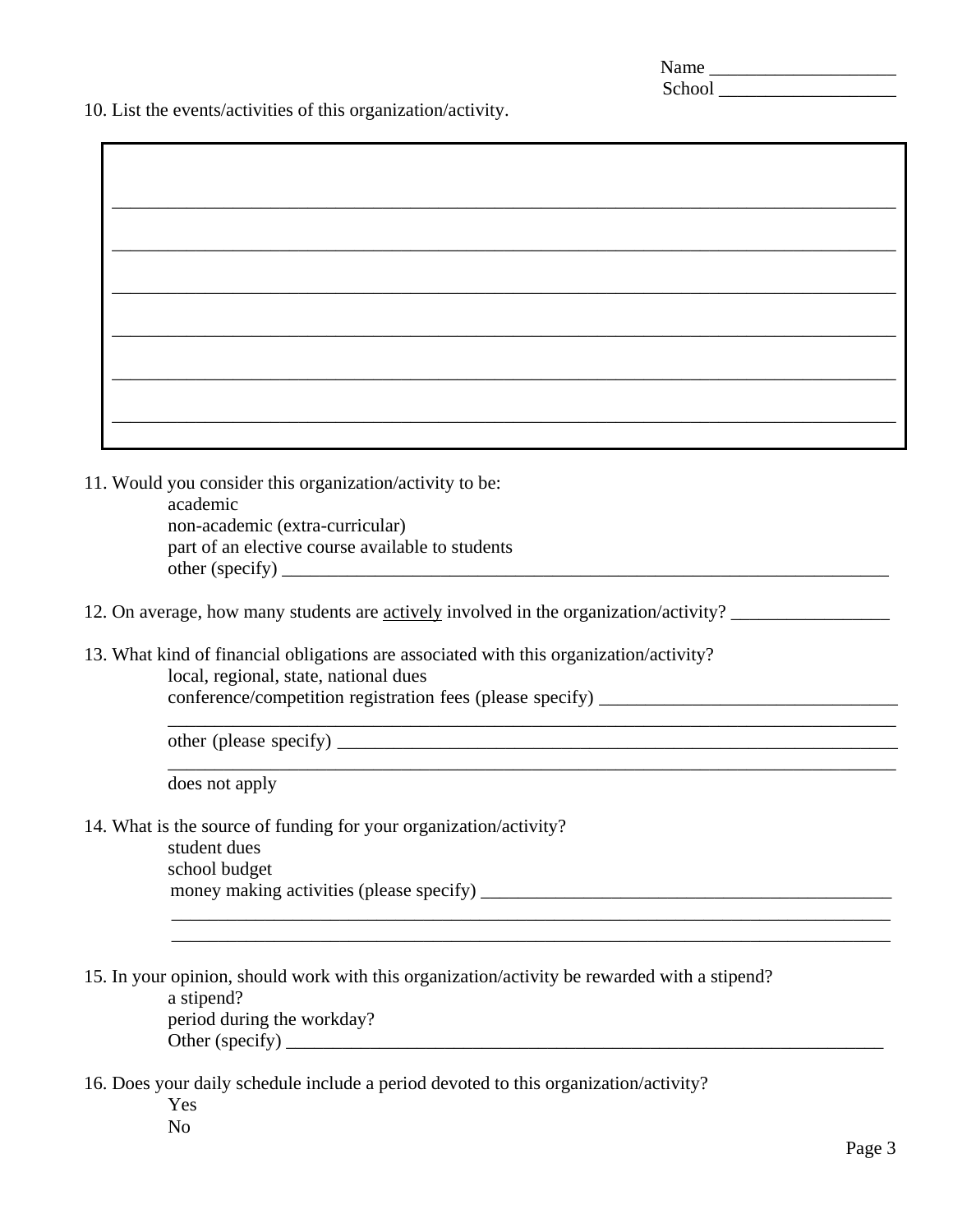Name

School \_\_\_\_\_\_\_\_\_\_\_\_\_\_\_\_\_\_\_

#### 17. Estimate the time you spend being actively involved in this organization/activity.

#### **Before School:**

15-30 minutes per day

30-60 minutes per day 15-30 minutes per week

30-60 minutes per week

15-30 minutes per month

30-60 minutes per month

#### **After School:**

15-30 minutes per day 30-60 minutes per day 15-30 minutes per week 30-60 minutes per week 15-30 minutes per month 30-60 minutes per month

#### **During the regular school day, e.g., lunch, preparation period, etc.**

15-30 minutes per day 30-60 minutes per day 15-30 minutes per week 30-60 minutes per week 15-30 minutes per month 30-60 minutes per month